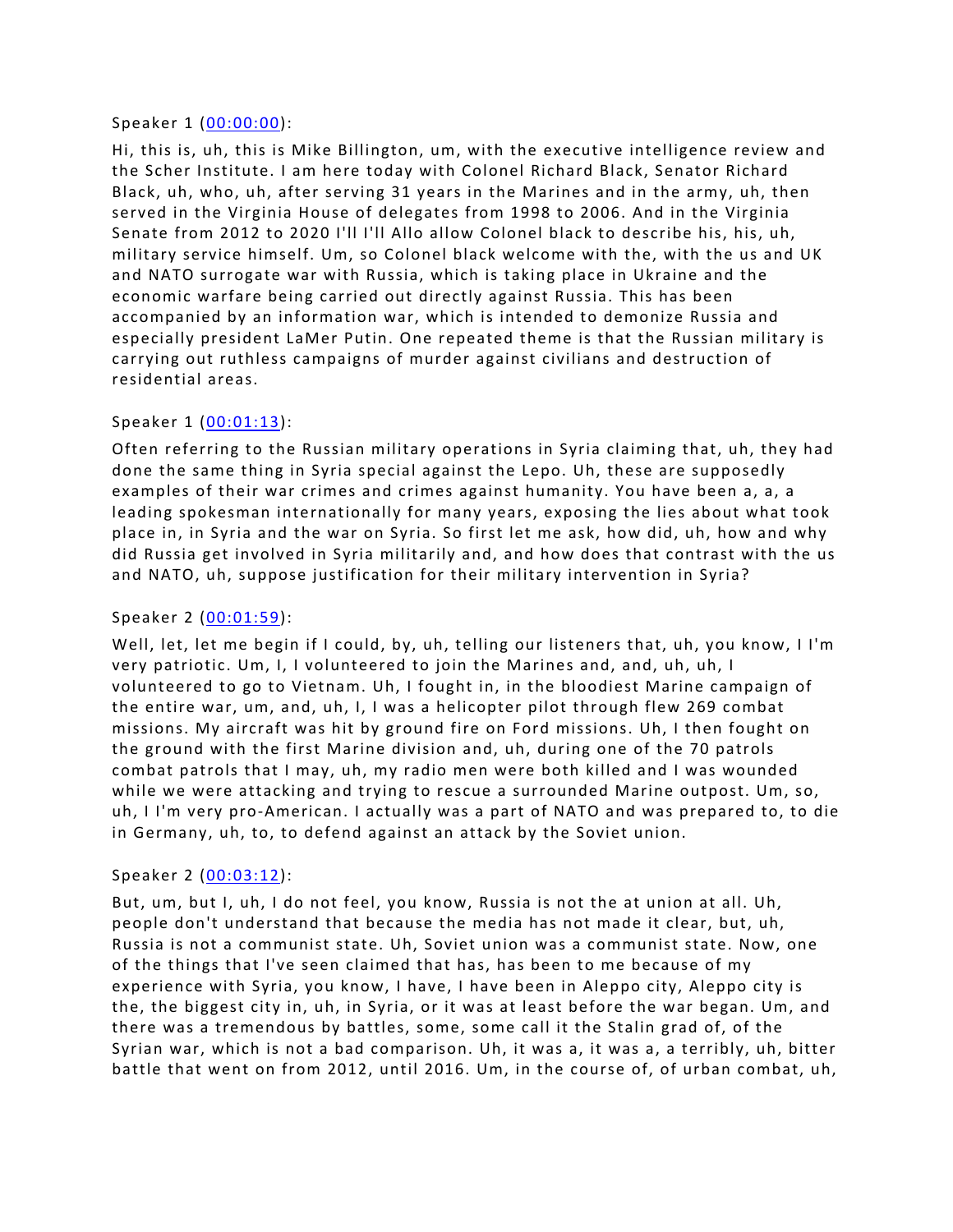any, any forces that are fighting are forced to destroy buildings, buildings are blown down on a massive scale.

### Speaker 2 ([00:04:33](https://www.temi.com/editor/t/wNqlUMe76J9IiWwF3SXKRluuNQlwzAET67QxKPQQQPWOnfSULT3sXNU36Edeks9oj1gvYHfb4Y4MEMA6L15qSUe9WdE?loadFrom=DocumentDeeplink&ts=273.95)):

Uh, and this happens anytime that you have urban combat. Um, so, uh, I, I have walked the streets of Aleppo, uh, while combat was still in progress. Uh, I have looked across, uh, through, through a, a slit in the sandbags at, uh, enemy controlled territory I've stood on, on tan S that were blown out and, and this type of thing. Um, what I do know, and I can tell you about Aleppo is that, uh, Russia, Russia was extremely reluctant to get involved in combat in Syria. Uh, the war began in 2011 when the United States landed, uh, central intelligence operatives to begin coordinating with Al-Qaeda and other terrorist groups. And, uh, we had been unwavering supporters of Al-Qaeda since before the war for normally began. Uh, we are supporters of Al-Qaeda today where they're bottled up in idli province. Um, the CIA supplied them under secret operation timber Sycamore.

# Speaker 2 ([00:05:59](https://www.temi.com/editor/t/wNqlUMe76J9IiWwF3SXKRluuNQlwzAET67QxKPQQQPWOnfSULT3sXNU36Edeks9oj1gvYHfb4Y4MEMA6L15qSUe9WdE?loadFrom=DocumentDeeplink&ts=359.06)):

We gave them all of their anti tank weapons, all of their anti-air missiles. And, uh, uh, Al-Qaeda has always been our proxy, uh, force on the ground. They together with ISIS have carried out the mission of the United States together with a, a great number of affiliates that really are kind of interchange. You have the free Syrian army soldiers move from ISIS to Al-Qaeda to free Syrian army, rather fluidly. And, um, so we, we that war, but, but the United States has a strategic policy of using proxies to engage in war. And our objective was overthrow the legitimate government of Syria. And in order to do that, we employed, uh, proxy soldiers who were the, the most vile of all terrorists. Um, something very similar is happening right now in, uh, in Ukraine, uh, but going back to Aleppo the, the Syrian army to together with, uh, with Helo, which was very effective, there were some, some troops that were organized by Iran also, but it was pretty much, uh, a Syrian show, uh, certainly directed by Syrian generals.

#### Speaker 2 ([00:07:36](https://www.temi.com/editor/t/wNqlUMe76J9IiWwF3SXKRluuNQlwzAET67QxKPQQQPWOnfSULT3sXNU36Edeks9oj1gvYHfb4Y4MEMA6L15qSUe9WdE?loadFrom=DocumentDeeplink&ts=456.59)):

And, uh, they had fought this bitter urban combat, very brutal, very deadly, uh, and they had fought it for four years before Russia ever joined the battle. So after four years, the city of Aleppo had enormous destruction. And, uh, at that point, the, uh, the Russians at the invitation of, of the legitimate government of Syria entered the war. Um, but unlike, uh, unlike many of the, the media reports, they did not, uh, enter the war as a ground force. They had some small ground forces. They had military police, uh, they had a few artillery units, a few special operations people, uh, and they had quite a number of advisors and that sort of thing. Um, but they were not a, a significant ground force. On the other hand, they were a significant and very effective air force, uh, that supplemented the, the Syrian air force.

# Speaker 2 ([00:08:51](https://www.temi.com/editor/t/wNqlUMe76J9IiWwF3SXKRluuNQlwzAET67QxKPQQQPWOnfSULT3sXNU36Edeks9oj1gvYHfb4Y4MEMA6L15qSUe9WdE?loadFrom=DocumentDeeplink&ts=531.78)):

Um, but, uh, it really was just the last year of the war, the, the battle of, for Aleppo just the last year that they entered and their air power was, was very effective. And,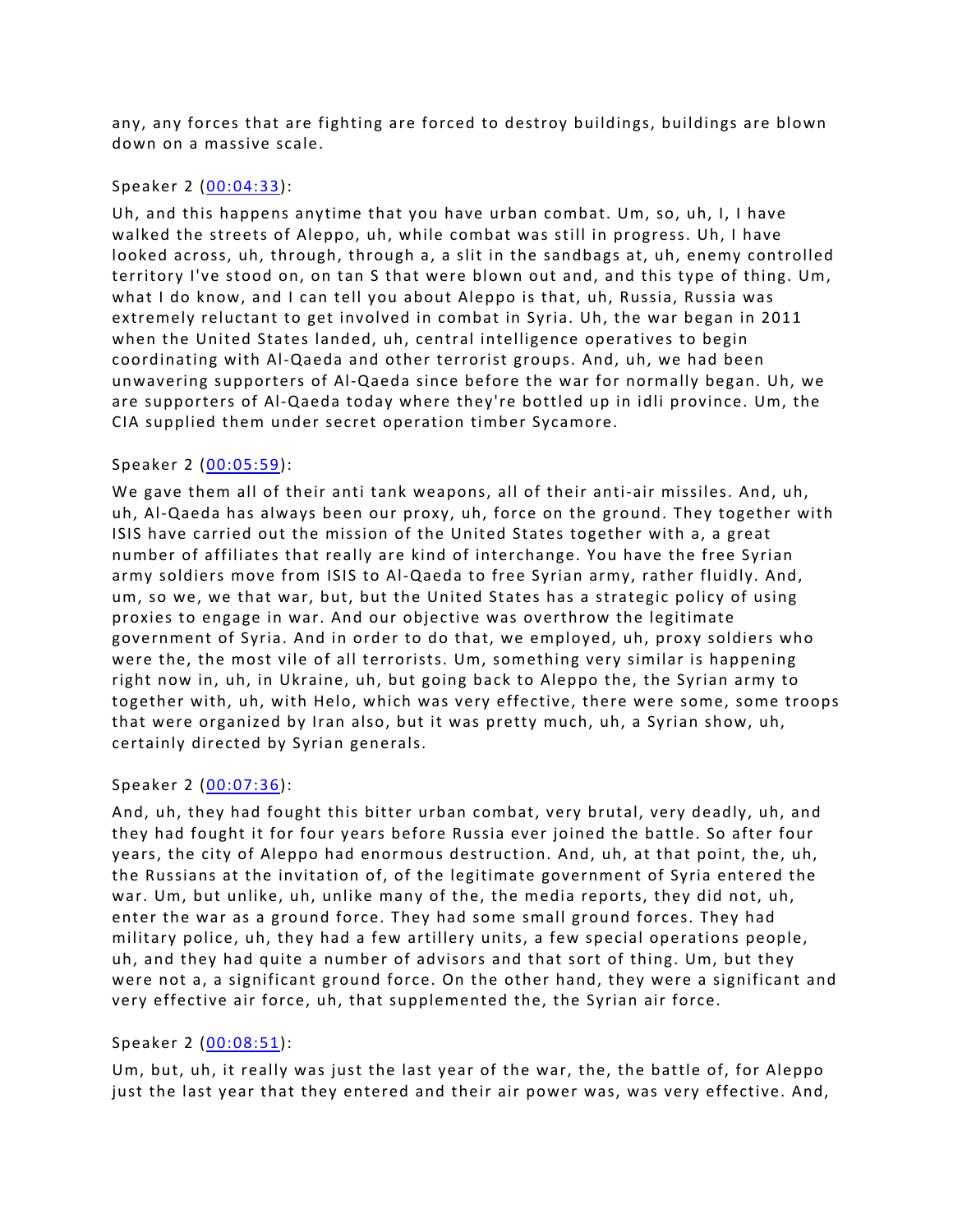uh, by this time the Syrians had pretty well worn down the, uh, uh, the, uh, the terrorist forces and, uh, the, the Russian assistance was able to tip the tip the balance. And, uh, EPPO was the grand victory of the entire Syrian war, but to blame the, the Russians for the, the massive destruction that took place within Lepo, it's bizarre because they, they were not there. They were not even present when this happened. So, uh, the, the, this is another part of the propaganda narrative, which is, uh, which has been very effective for the west demonizing Russia and making claims that have no substance, but people don't remember the history of these things they're rather complex. So no, uh, Russia was not in any respect responsible for the, uh, massive destruction of the city of <inaudible>.

### Speaker 1 ([00:10:24](https://www.temi.com/editor/t/wNqlUMe76J9IiWwF3SXKRluuNQlwzAET67QxKPQQQPWOnfSULT3sXNU36Edeks9oj1gvYHfb4Y4MEMA6L15qSUe9WdE?loadFrom=DocumentDeeplink&ts=624.87)):

How would you, uh, contrast the methods of warfare followed by Russia as opposed to the us and allied forces in Syria?

### Speaker 2 ([00:10:36](https://www.temi.com/editor/t/wNqlUMe76J9IiWwF3SXKRluuNQlwzAET67QxKPQQQPWOnfSULT3sXNU36Edeks9oj1gvYHfb4Y4MEMA6L15qSUe9WdE?loadFrom=DocumentDeeplink&ts=636.7)):

Well, first of all, the, the American involvement, the United States war against Syria is the war of aggression. Um, we, we put the, uh, central intelligence, it's a highly secretive CIA special activity center. These are kind of the James Bond guys of the central intelligence agency, total Macia Bellion. They will do anything. They have, there's no, it's no holds barred with these guys. We sent them in and we started the war in Syria. The war didn't exist until we sent the CIA to coordinate with Al-Qaeda elements. So we began the war and, uh, we were not invited into Syria. Uh, in fact, the, the United States has seized two significant parts of Syria. One is a very major part, the, uh, uh, the Euphrates river, uh, BI or doesn't BI, it, it, it carves off about a third of the Northern part of, of Syria. The United States invaded that portion.

# Speaker 2 ([00:11:58](https://www.temi.com/editor/t/wNqlUMe76J9IiWwF3SXKRluuNQlwzAET67QxKPQQQPWOnfSULT3sXNU36Edeks9oj1gvYHfb4Y4MEMA6L15qSUe9WdE?loadFrom=DocumentDeeplink&ts=718.059)):

We actually put troops on the ground, uh, illegal against any standard international law of war. Uh, it was, it was a, uh, just a seizure. And this, this was something that was referred to by John Kerry, who was then the secretary of state. And he, he, he was frustrated at the tremendous victory by the Syrian armed forces against Al-Qaeda and ISIS. And he said, well, we, he probably need to move to plan B. He didn't announce what plan B was, but it had it unfolded over time. Plan B was the American seizure of that Northern portion of Syria. The importance of, of taking that to Syria is that it is the bread basket for all of the Syrian people. That is where the wheat, uh, Syria actually had a significant wheat surplus. And the people were very well fed in Syria before the war. We wanted to take the wheat a way to cause famine among the Syrian people.

# Speaker 2 ([00:13:20](https://www.temi.com/editor/t/wNqlUMe76J9IiWwF3SXKRluuNQlwzAET67QxKPQQQPWOnfSULT3sXNU36Edeks9oj1gvYHfb4Y4MEMA6L15qSUe9WdE?loadFrom=DocumentDeeplink&ts=800.11)):

The other thing we were able to do is to seize the major part of the, the oil and natural gas fields. Those also were produced in that Northern portion, beyond the Euphrates river. And, and the idea was that by stealing the oil and the, and the gas, we would be able to shut down the transportation system. And at the same time, during the Syrian winters, we could freeze to death, the Syrian civilian population,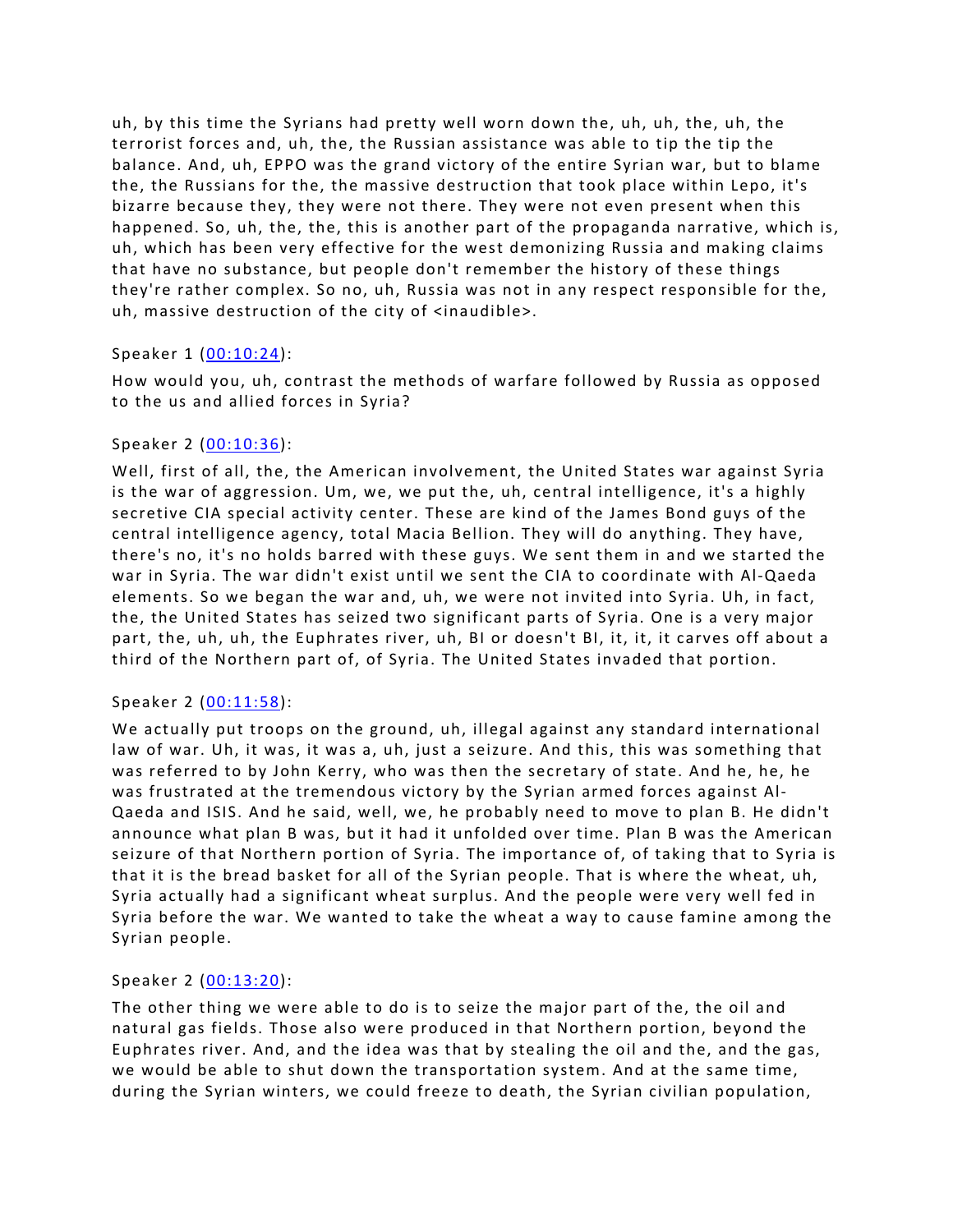which in many cases were living in, in rubble where, where the, these terrorist armies with mechanized divisions had attacked and just totally destroyed these, these cities and left people, just living in little pockets of rubble. Uh, we, we wanted to starve and we wanted to freeze to death, the people of Syria. And that was plan B. Now we became frustrated at a certain point that somehow these Syrians, these darn Syrians, it's a tiny little country.

# Speaker 2 ([00:14:39](https://www.temi.com/editor/t/wNqlUMe76J9IiWwF3SXKRluuNQlwzAET67QxKPQQQPWOnfSULT3sXNU36Edeks9oj1gvYHfb4Y4MEMA6L15qSUe9WdE?loadFrom=DocumentDeeplink&ts=879.2)):

And why are these people resilient? They're fighting against two thirds of the entire military and industrial force of the world. How can a, can a nation of 23 million people possibly withstand this for over a decade? And so we decided we had to take action, or we were gonna totally lose Syria. And so the us Congress imposed the Caesar sanctions. The Caesar sanctions were the most brutal sanctions ever imposed on ever any nation. I mean, during second world war sanctions were not nearly as strict as they were on Syria. We weren't war with Syria. And yet we were in, we had a, we had a Naval blockade, uh, around the, the country.

### Speaker 2 ([00:15:41](https://www.temi.com/editor/t/wNqlUMe76J9IiWwF3SXKRluuNQlwzAET67QxKPQQQPWOnfSULT3sXNU36Edeks9oj1gvYHfb4Y4MEMA6L15qSUe9WdE?loadFrom=DocumentDeeplink&ts=941.56)):

We devalued their currency through the swift system for international payments, making it impossible for them to purchase medication. So you had Syrian women who would contract breast cancer, just like we have here in this country. But instead of here in this country where breast cancer has become relatively treatable, we cut off the medical supply so that the women in Syria would die of breast cancer because they could not get the medications because we slammed their, their, uh, their, uh, dollars through the swift system. The, one of the last things that we did and, and the evidence that is, is vague on it, but there was a mysterious explosion in the Harbor of, uh, of, in, in Lebanon. And, uh, it was a massive explosion of a, of a shipload of, of, uh, ammonium nitrate fertilizer. It killed hundreds of, of Lebanese people. It, uh, it wounded thousands and thousands destroyed the economy of Lebanon.

#### Speaker 2 ([00:17:05](https://www.temi.com/editor/t/wNqlUMe76J9IiWwF3SXKRluuNQlwzAET67QxKPQQQPWOnfSULT3sXNU36Edeks9oj1gvYHfb4Y4MEMA6L15qSUe9WdE?loadFrom=DocumentDeeplink&ts=1025.119)):

And most importantly, it destroyed the banking system of Lebanon, which was one of the few lifelines to Syria. I don't think that explosion was accidental. I think it was orchestrated. And I suspect that the central intelligence agency was aware of the nation that carried out that, that action to destroy Beirut Harbor. But throughout you see this, this Machiavellian approach where we use unlimited force and violence, and at the same time, we control the, the global media to where we erase all discussions of what's truly happening. So to the, to the, the man, the woman in the street, they think things are fine. Everything is, is being done for altruistic reasons, but it's not

# Speaker 1 ([00:18:15](https://www.temi.com/editor/t/wNqlUMe76J9IiWwF3SXKRluuNQlwzAET67QxKPQQQPWOnfSULT3sXNU36Edeks9oj1gvYHfb4Y4MEMA6L15qSUe9WdE?loadFrom=DocumentDeeplink&ts=1095.49)):

Part of your military service was, uh, as the, uh, a JAG officer. And, uh, for a period of time, you were the armies criminal, uh, head of the criminal law division at the Pentagon. And in that light, uh, what do you see as the, um, of how these Caesar sanctions, uh, how would you look at those under, from the perspective of international law and military law?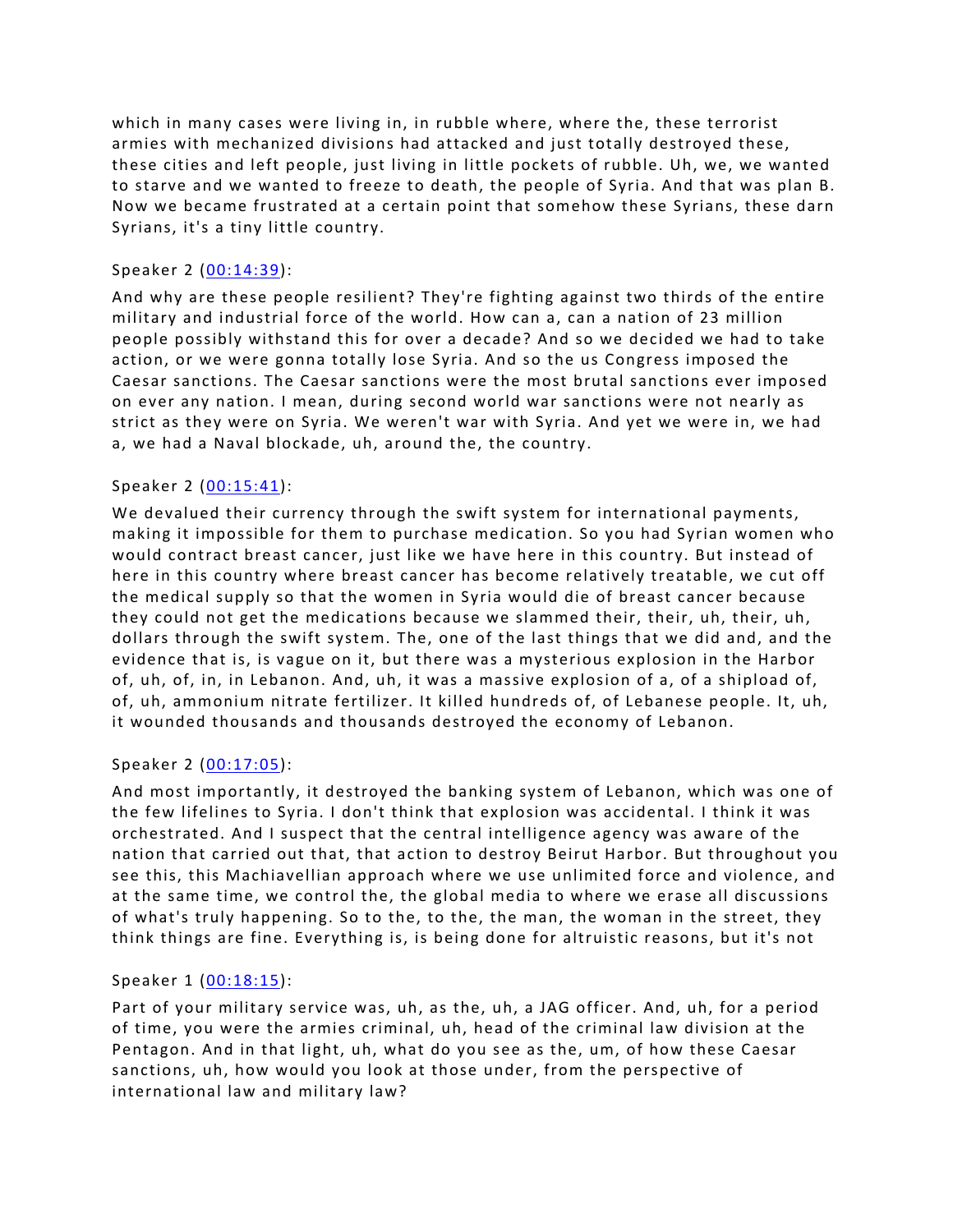#### Speaker 2 ([00:18:48](https://www.temi.com/editor/t/wNqlUMe76J9IiWwF3SXKRluuNQlwzAET67QxKPQQQPWOnfSULT3sXNU36Edeks9oj1gvYHfb4Y4MEMA6L15qSUe9WdE?loadFrom=DocumentDeeplink&ts=1128.84)):

Well, now, uh, I was not the international law expert. I, I was the criminal law expert, but, uh, I, I would say that, uh, making war on a civilian population is a crime of, of grave significance in, in the law of war. Um, <affirmative> one of the things that we did as we, as we allied ourselves with Al-Qaeda and on and off with ISIS, I mean, we fought ISIS in, in a very serious way, but at the same time, we often employed them to use against the Syrian government. So it's kind of a love hate, but we have always worked with the, with the terrorists. They were the, they were the core. One of the policies that was followed, uh, was that, uh, under this extreme version of Islam, this Hab, uh, there was this notion that you possess a woman that you seize with your strong right arm and battle.

### Speaker 2 ([00:20:03](https://www.temi.com/editor/t/wNqlUMe76J9IiWwF3SXKRluuNQlwzAET67QxKPQQQPWOnfSULT3sXNU36Edeks9oj1gvYHfb4Y4MEMA6L15qSUe9WdE?loadFrom=DocumentDeeplink&ts=1203.99)):

Uh, and this goes back to the seventh century. And, uh, so we facilitated the movement of, of Islamic terrorists from a hundred countries. And they came and they joined ISIS, they joined Al-Qaeda, they joined the free Syrian army, all of these different ones. And one of the things that they knew when they arrived is that they were lawfully entitled to murder the husbands. I'm not talking about military people, I'm talking about civilian. They could murder the husbands, they could kill them, and then they could possess and own their wives and their children. And they did it in vast numbers. And so there was a, there was a campaign of rape. It was an organized campaign of rape across the nation of Syria. And, uh, there, there actually were slave markets that, that arose in certain of these, uh, rebel areas where they, they actually had price lists of, of the different women.

#### Speaker 2 ([00:21:19](https://www.temi.com/editor/t/wNqlUMe76J9IiWwF3SXKRluuNQlwzAET67QxKPQQQPWOnfSULT3sXNU36Edeks9oj1gvYHfb4Y4MEMA6L15qSUe9WdE?loadFrom=DocumentDeeplink&ts=1279.57)):

And interestingly, the highest prices went to the youngest children because there were a great number of pedophiles. And the pedophiles wanted to possess small children because under the laws that were applied, they were permitted to rape these children repeatedly. They were able to rape the widows of the SL soldiers or the SL civilian and, uh, and possess them and buy 'em and sell them among themselves. This went on, I'm not saying that the CIA created this policy, but they understood that it was a widespread policy and they condoned it. They, they never criticized it in any way. Um, this was so bad that I spoke with the president Asad, who shared with me that they were in the process. When I visited in 2016, I was, I was in a number of battle zones and in the capital, and I met with the president and he said that at that time they were working on legislation in the parliament to change the law of citizenship.

# Speaker 2 ([00:22:40](https://www.temi.com/editor/t/wNqlUMe76J9IiWwF3SXKRluuNQlwzAET67QxKPQQQPWOnfSULT3sXNU36Edeks9oj1gvYHfb4Y4MEMA6L15qSUe9WdE?loadFrom=DocumentDeeplink&ts=1360.64)):

Uh, they had always followed the Islamic law, which was that, that a child citizenship derived from the father, but there were so many tens, hundreds of thousands of Syrian women impregnated by these terrorists who were imported into Syria, that it was necessary to change the law so that they would have Syrian citizenship and they wouldn't have to be returned to their ISIS father in Saudi Arabia or in tun. They could be retained in, in Syria. And I checked later and that law was passed and was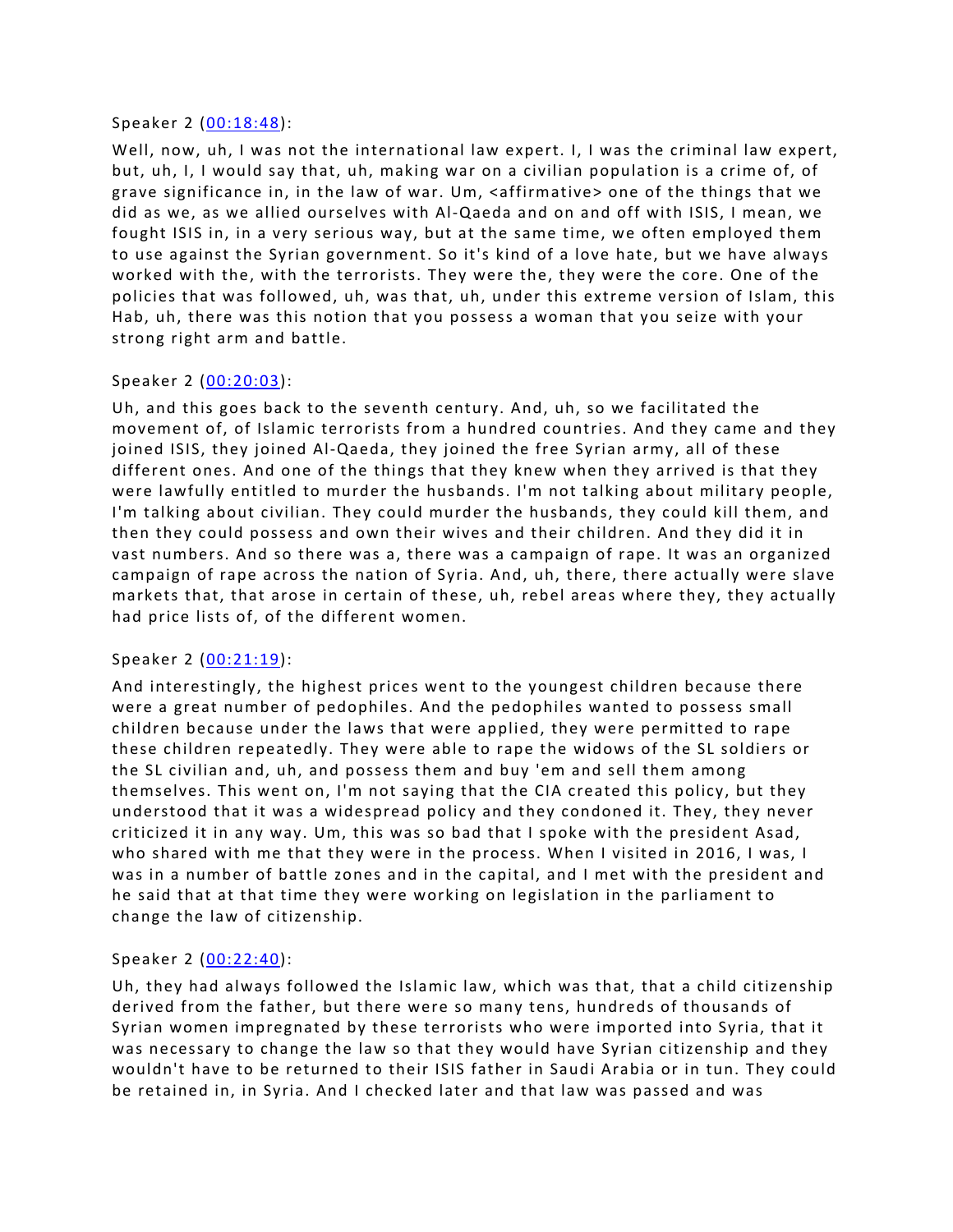implemented. Uh, but it just shows that the utter cruelty it when we fight these wars, we have no limits on the, the cruelty and the, in inhumanity that we're prepared to impose on the people, making them suffer. So that somehow that will translate into overthrowing the government and, uh, perhaps taking, taking their oil, taking their, their resources,

#### Speaker 1 ([00:23:56](https://www.temi.com/editor/t/wNqlUMe76J9IiWwF3SXKRluuNQlwzAET67QxKPQQQPWOnfSULT3sXNU36Edeks9oj1gvYHfb4Y4MEMA6L15qSUe9WdE?loadFrom=DocumentDeeplink&ts=1436.77)):

Clearly the policy against Russia today by the current administration.

### Speaker 2 ([00:24:02](https://www.temi.com/editor/t/wNqlUMe76J9IiWwF3SXKRluuNQlwzAET67QxKPQQQPWOnfSULT3sXNU36Edeks9oj1gvYHfb4Y4MEMA6L15qSUe9WdE?loadFrom=DocumentDeeplink&ts=1442)):

Yes, yes. You know, it, Russia, Russia is perhaps more, uh, more blessed with natural resources than any other nation on earth. Um, they are a major producer of grain, of oil, of aluminum, uh, of, of, uh, fertilizers of, of, of an immense number of things that tie into the, the whole global economy. And, uh, no doubt. There are people who, uh, look at this and say, you know, if we could somehow break up <affirmative> Russia itself, there will be fortunes made to where trillionaires will be made by the dozens. And, uh, uh, there there's some attraction to that. Certainly you've seen some of this taking place already, uh, with foreign interests, taking over Ukraine and taking their vast resources. But, uh, we, we have, we have, we began a drive towards Russia almost immediately after the Soviet union dissolved in 1991, the Soviet union dissolved the Warsaw pact dissolved.

### Speaker 2 ([00:25:36](https://www.temi.com/editor/t/wNqlUMe76J9IiWwF3SXKRluuNQlwzAET67QxKPQQQPWOnfSULT3sXNU36Edeks9oj1gvYHfb4Y4MEMA6L15qSUe9WdE?loadFrom=DocumentDeeplink&ts=1536.32)):

And unfortunately, one of the, one of the great tragedies of history is that we failed to dissolve NATO. The sole purpose of NATO was to defend against the Soviet union, the Soviet union no longer existed. We, the NATO went toe to toe with the Warsaw packed. The Warsaw pact was gone. It no longer existed. There was no purpose in NATO continuing to exist. However, we retained it and it could not exist unless it had an enemy. Russia was desperate to become part of the west. Uh, they, I met with the head of gas prom, uh, the, the largest corporation in, uh, uh, in, in Russia. And this was shortly after the, the demise of the Soviet union. And he described for me how they were struggling to, to have their media be as free as it was in the west. And they, they perceived us as being much more free enough and than we were.

# Speaker 2 ([00:26:53](https://www.temi.com/editor/t/wNqlUMe76J9IiWwF3SXKRluuNQlwzAET67QxKPQQQPWOnfSULT3sXNU36Edeks9oj1gvYHfb4Y4MEMA6L15qSUe9WdE?loadFrom=DocumentDeeplink&ts=1613.42)):

And he said, you know, we've got this problem because we have this uprising in Chenia, which is part of Russia. And he said, um, uh, the, the Chesney and rebels send videos to Russian television and we play 'em on Russian television because that's the way freedom of speech works. And I said, are you kidding me? I said, you're, you're publishing the enemy propaganda film. He said, yeah. He said, isn't that the way you do it in the United States? I said, no. I said, in the, in the second world war, we took the head of the associated press. And we put him in charge of war time, censorship, and it was very strict. Um, so, but this is just an example of how they were struggling. They went from being an officially atheist country to where they became the most Christianized major nation in Europe by far, not only were the people, the most Christianized people, uh, in any major country tree in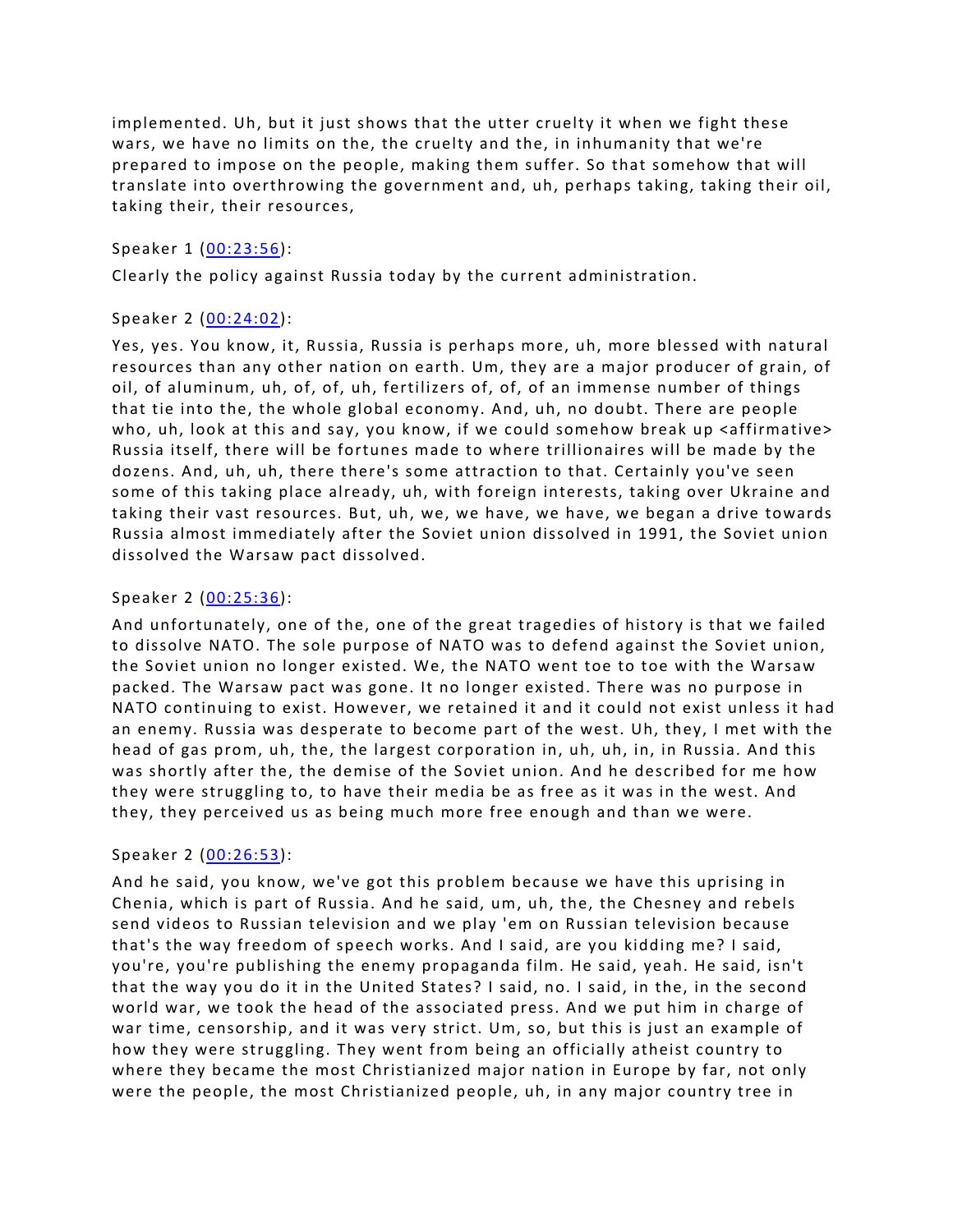Europe, but the government itself was very supportive of the church of, of the Christian faith.

#### Speaker 2 ([00:28:16](https://www.temi.com/editor/t/wNqlUMe76J9IiWwF3SXKRluuNQlwzAET67QxKPQQQPWOnfSULT3sXNU36Edeks9oj1gvYHfb4Y4MEMA6L15qSUe9WdE?loadFrom=DocumentDeeplink&ts=1696.51)):

They, uh, uh, they altered their constitution to say that marriage was the union of man one man in one and woman, they became very restrictive on the practice of abortion. Um, they ended the practice of, of, uh, overseas adoptions, uh, where some people were, were going to Russia and adopting little boys for imoral purposes is so, uh, so they became a, a totally different culture. And, uh, uh, in any event the United States has, has we have this longstanding, uh, strategy, a, this political military strategy of expanding the empire. We did it in the middle east where we attempted to create a massive neo-colonial empire. Uh it's. It became rather afraid the people did not want it. And, uh, uh, it, it, it seems to be, uh, doomed to extinction sometime, but it may go on for another a hundred years. Um, but in any event, we are trying to do something similar as we roll to the east, right up virtually to the, to the Ukrainian border or to, to the Russian border, rather.

### Speaker 1 ([00:29:56](https://www.temi.com/editor/t/wNqlUMe76J9IiWwF3SXKRluuNQlwzAET67QxKPQQQPWOnfSULT3sXNU36Edeks9oj1gvYHfb4Y4MEMA6L15qSUe9WdE?loadFrom=DocumentDeeplink&ts=1796.71)):

So, um, the, uh, the us and UK position on the war in Ukraine, uh, just over these last few weeks has, has now become not only supporting the war, but, uh, victory at all costs. This has been declared by defense secretary, Austin and others, and they are pumping in huge quantities of not only defensive, but offensive me weaponry, uh, to the Kia regime. Um, what do you, what do you see as the consequence of this policy?

#### Speaker 2 ([00:30:34](https://www.temi.com/editor/t/wNqlUMe76J9IiWwF3SXKRluuNQlwzAET67QxKPQQQPWOnfSULT3sXNU36Edeks9oj1gvYHfb4Y4MEMA6L15qSUe9WdE?loadFrom=DocumentDeeplink&ts=1834.71)):

I think, I think one thing that it will do, uh, is it will ensure that a tremendous number of innocent you ukranian soldiers will die. Needlessly. A lot of Russian soldiers will die. Needlessly. These are kids, you know, kids, kids go off to war. I went off to war as a kid. You think your country right or wrong, everything they're doing is fine. Uh, I, I, it just, it breaks my heart. When I look at the, the faces of, of young Russian boys who have been, who have been gunned down, uh, in some cases, very criminally by Ukrainian forces. And likewise, I see Ukrainian, uh, young men who, who are being slaughtered on the battlefield. We don't care the United States and NATO. We do not care. How many Ukrainians die? Not civilians, not women, not children, not soldiers. We do not care. We are, it's, it's, it's become great football game.

#### Speaker 2 ([00:31:50](https://www.temi.com/editor/t/wNqlUMe76J9IiWwF3SXKRluuNQlwzAET67QxKPQQQPWOnfSULT3sXNU36Edeks9oj1gvYHfb4Y4MEMA6L15qSUe9WdE?loadFrom=DocumentDeeplink&ts=1910.87)):

Uh, you know, we've got our team, they've got our team, rah, we want to get the biggest score and run it up. And, uh, you know, we don't care how many, how many of our players get, uh, get, uh, crippled on the, on the playing field. Uh, as long as we win now, we are shipping fantastic quantities of weapons. Um, and, uh, it's re it's it's, uh, caused the stock of Raytheon, which creates missiles and Northrop Grumman, which creates aircraft and so forth and missiles. Uh, all of these defense industry three have become tremendously bloated with, with, uh, tax dollars.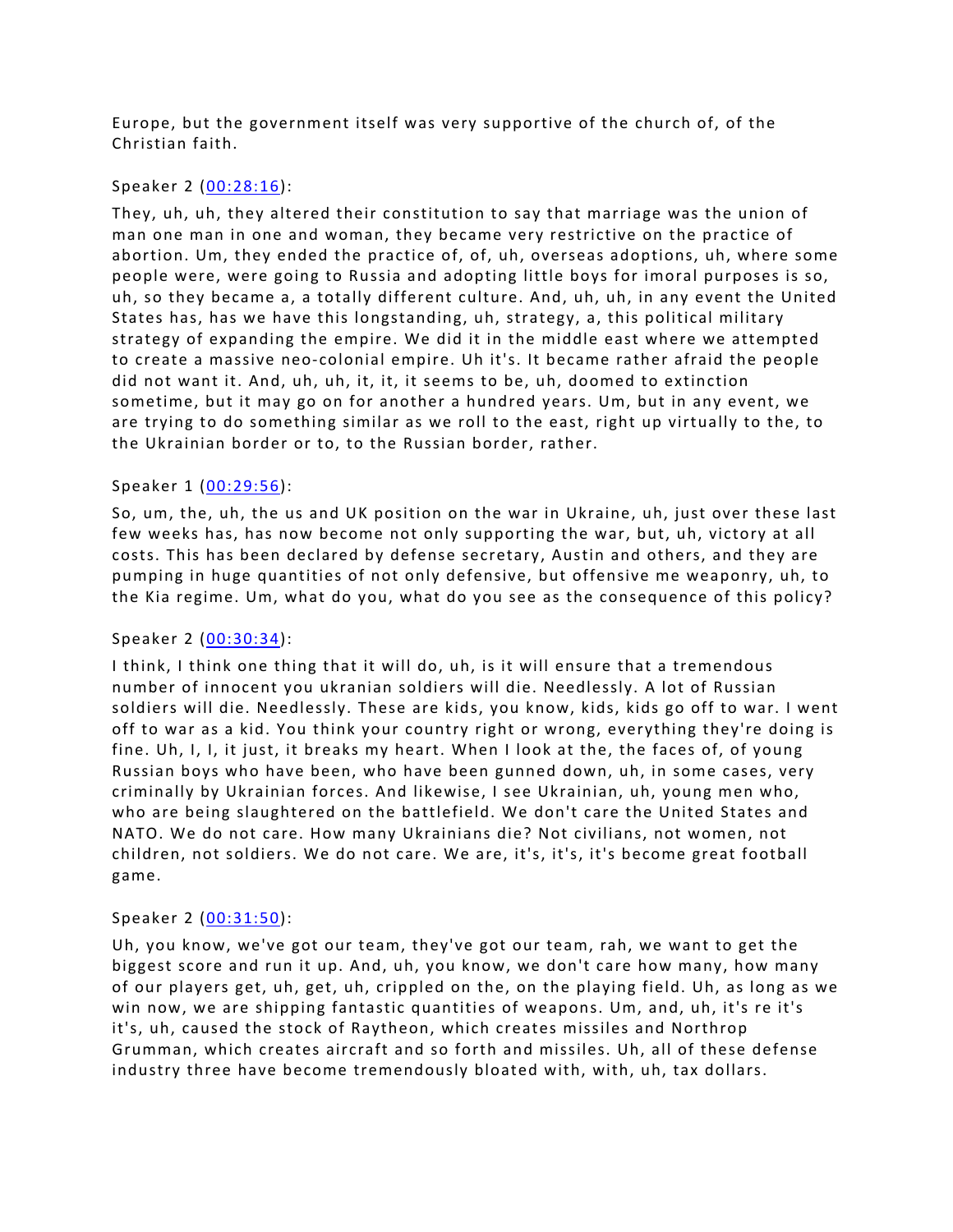#### Speaker 2 ([00:32:38](https://www.temi.com/editor/t/wNqlUMe76J9IiWwF3SXKRluuNQlwzAET67QxKPQQQPWOnfSULT3sXNU36Edeks9oj1gvYHfb4Y4MEMA6L15qSUe9WdE?loadFrom=DocumentDeeplink&ts=1958.01)):

I don't think it's ultimately going to change the outcome. I think that, uh, I think that Russia will prevail. Uh, the Ukrainians are in a very awkward strategic position, uh, in the east. Um, but, uh, if you, if you look it the way that this unfolded president Putin made a desperate effort to, to stop the March towards war back in, in December of 2021, he went so far as to put specific written proposals on the table with NATO peace proposals to, to defuse what was coming about, because at this point, Ukraine was massing troops to attack the Don bass. Uh, and, uh, so he was trying to head this all off. He didn't want war and, uh, NATO just blew it off, just dismissed it, uh, never took it seriously, never went into serious negotiations at that point, Putin seeing that, uh, that armed Ukrainians, uh, with weapons to kill Russian troops were literally on their borders, decided he had to strike first.

# Speaker 2 ([00:34:09](https://www.temi.com/editor/t/wNqlUMe76J9IiWwF3SXKRluuNQlwzAET67QxKPQQQPWOnfSULT3sXNU36Edeks9oj1gvYHfb4Y4MEMA6L15qSUe9WdE?loadFrom=DocumentDeeplink&ts=2049.59)):

Now you could see that this was not, this was not some pre-planned attack. This was not like, uh, like Hitler's attack into Poland where the, the, the standard rule of thumb is that you always have a three to one advantage when you are the attacker, you have to mass three times as many tanks and, and artillery and planes and men as the other side has in fact, when Russia went in, they, they went in sort of with what they had, what they could cobble together on short notice. And they were outnumbered by the Ukrainian forces. The Ukrainian forces had about 250,000. The Russians had perhaps 160,000. Um, so instead of having three times as many, they actually had fewer troops than the Ukrainians. And, but they were forced to attack to try to preempt the battle that was, was looming, where the, uh, the Ukrainians had bashed these forces against the Don bass.

# Speaker 2 ([00:35:28](https://www.temi.com/editor/t/wNqlUMe76J9IiWwF3SXKRluuNQlwzAET67QxKPQQQPWOnfSULT3sXNU36Edeks9oj1gvYHfb4Y4MEMA6L15qSUe9WdE?loadFrom=DocumentDeeplink&ts=2128.65)):

Now, the Don bass is adjacent to Russia. It is a, a portion of Ukraine that did not join, uh, with the revolutionary government that conducted the co in 2014. And over through the, the government of, of Ukraine, uh, they, they refused to become a part of the new revolutionary, uh, government of Ukraine. And, uh, so they de they declared their independence and, uh, Ukraine had masked this enormous army to attack against the Don bass. And so Russia was forced to go in to preempt that, uh, that planned attack by Ukraine. And, uh, you could see that Russia very much hoped that they could conduct this special operation without unduly causing casualties for the Ukrainians, because they, they, they think of the Ukrainians, or at least they did think of the Ukrainians as, as brother SLS, uh, that, uh, they, they wanted to have good relations, but there, there was a famous picture with a, a Russian tank that had been stopped by a gathering of maybe 40 civilians who just walked out in the road and blocked the road.

# Speaker 2 ([00:37:04](https://www.temi.com/editor/t/wNqlUMe76J9IiWwF3SXKRluuNQlwzAET67QxKPQQQPWOnfSULT3sXNU36Edeks9oj1gvYHfb4Y4MEMA6L15qSUe9WdE?loadFrom=DocumentDeeplink&ts=2224.88)):

And the tanks stopped. I can tell you in Vietnam, if we had had, uh, a bunch of people who, who stood in the way of an American tank going through that tank would not have slowed down in the slightest. It wouldn't have honked the horn. It wouldn't have done anything, wouldn't have fired a warning shot. It, would've just gone on.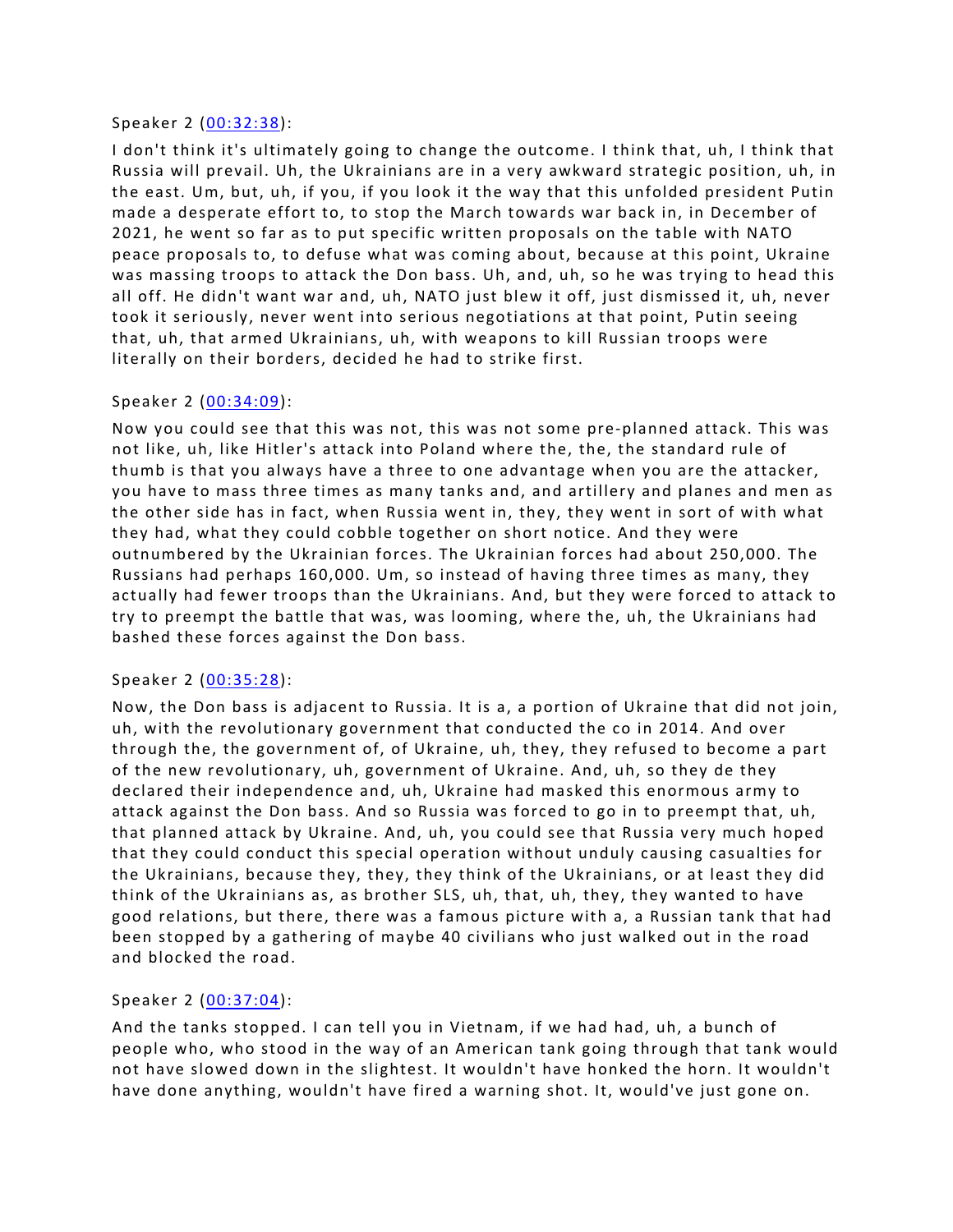And, and, uh, and I think that's more typical. I'm not, I'm not criticizing the Americans. Uh, I, I would, I was there and I was fighting and I probably would've have driven the tank straight through myself. But what I'm saying is that the, the rules of engagement for the Russians were very, very cautious. They didn't want to create a great deal of hatred and animosity. They, the Russians did not go in, they did not buy, um, uh, the electrical system, the, the media systems, uh, the water systems, all of these, the, the, the bridges and so forth.

# Speaker 2 ([00:38:13](https://www.temi.com/editor/t/wNqlUMe76J9IiWwF3SXKRluuNQlwzAET67QxKPQQQPWOnfSULT3sXNU36Edeks9oj1gvYHfb4Y4MEMA6L15qSUe9WdE?loadFrom=DocumentDeeplink&ts=2293.69)):

They tried to retain, uh, the infrastructure of Ukraine in good shape. Cause they, they wanted it to get back. They just wanted this to be over with and get back to normal. It didn't work. The Ukrainians, the, the resistance was unexpectedly, uh, hard. Uh, the Ukrainian soldiers fought with with great, great valor, great heroism. And, uh, and so now the, the, the game has been upped and it's become much, much more serious, but, uh, uh, it is amazing to look and, and to see that Russia dominates the air, they haven't knocked out the train systems. They haven't knocked out power plants. They haven't knocked out. Uh, so many things they've never bombed the, uh, uh, the, the buildings in the center of Keve. They, you know, the, the capital of, uh, of Ukraine, they haven't bombed the, the buildings where the parliament meets. Uh, they they've been incredibly reserved about these things, hoping against hope that peace could be achieved, but I don't think, I don't think Ukraine has anything to do with the decision about peace of war. I think the decision about peace of war is made in Washington, DC. Uh, as long as we want the war to continue, we will fight that were using Ukrainians as proxies, and we will fight it to the last Ukrainian death.

# Speaker 1 ([00:40:06](https://www.temi.com/editor/t/wNqlUMe76J9IiWwF3SXKRluuNQlwzAET67QxKPQQQPWOnfSULT3sXNU36Edeks9oj1gvYHfb4Y4MEMA6L15qSUe9WdE?loadFrom=DocumentDeeplink&ts=2406.219)):

How do you, um, project, uh, the potential of a war breaking out directly between the United States and Russia, and what, what would that be like?

# Speaker 2 ([00:40:18](https://www.temi.com/editor/t/wNqlUMe76J9IiWwF3SXKRluuNQlwzAET67QxKPQQQPWOnfSULT3sXNU36Edeks9oj1gvYHfb4Y4MEMA6L15qSUe9WdE?loadFrom=DocumentDeeplink&ts=2418.92)):

You know, if, if you go back to the first world war in 1914, you had the assassination of the Archduke of Austria, Hungary, he and his wife were killed as a result of those two people being killed. You had a domino if active all of these alliances and anger and media, uh, hysteria, and before it was over, I, I think it was 14 million people had been killed. It's always hard to get true numbers, but anyway, it was an enormous number of millions of people who died as a result of that. We need to recognize the risk of playing these games of chicken, where, for example, uh, the, the Turkish armed forces or the, the Turkish media just published an article saying that at, uh, Mart poll, where there was a great siege that the, the Russians ultimately won. The one area they haven't taken over is this tremendous steel plant.

# Speaker 2 ([00:41:37](https://www.temi.com/editor/t/wNqlUMe76J9IiWwF3SXKRluuNQlwzAET67QxKPQQQPWOnfSULT3sXNU36Edeks9oj1gvYHfb4Y4MEMA6L15qSUe9WdE?loadFrom=DocumentDeeplink&ts=2497.45)):

There are a lot of, uh, a lot of Ukrainian soldiers who are hold up there, and now it has come to light that apparently there are 50 French, senior officers who are trapped in that steel plant, along with the Ukrainians, the French soldiers have been on the ground fighting, directing the battle. And this was kept under wraps ultra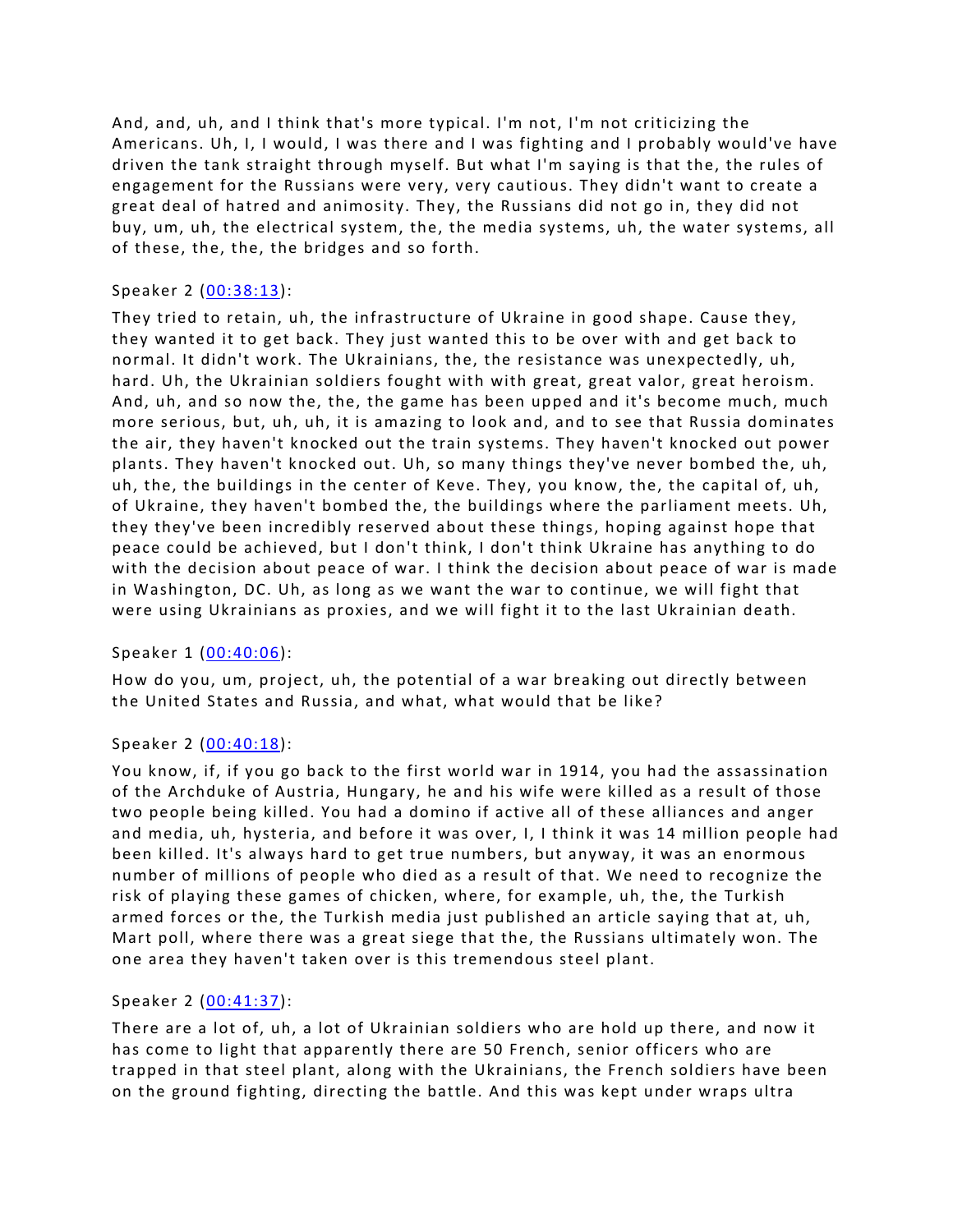secret, uh, because of the French elections that just occurred, had the French people known that there were a large number of French officers trapped and probably going to die in that steel plant. Uh, the elections would've gone the other way, Marine Lappen would've won. And, uh, uh, so it was very important for the entire deep state that had not come to light that these French officers were there. We know that there are NATO officers who are present in, on the ground in Ukraine, as advisors and so forth.

# Speaker 2 ([00:42:54](https://www.temi.com/editor/t/wNqlUMe76J9IiWwF3SXKRluuNQlwzAET67QxKPQQQPWOnfSULT3sXNU36Edeks9oj1gvYHfb4Y4MEMA6L15qSUe9WdE?loadFrom=DocumentDeeplink&ts=2574.14)):

We run the risk. Now, my guess is, and this is, this is a guess I, I could be wrong, but the, uh, the flagship of the, the Russian black sea fleet, the, uh, Moskva was sunk, uh, as a result of being struck by, uh, anti, uh, anti ship MIS missiles. My guess is that those missiles, I think there's a good chance. They were fired by the French now that's, I could be wrong, but those missiles are so ultra sensitive and so dangerous to our ships that I don't think that NATO would trust the missiles to Ukrainians or to anybody else. I think, I think they have to be maintained under NATO control and operation. So I think that it was probably, uh, NATO forces that actually sunk the Mova. And you can see we're taking these very reckless actions, and each time we sort of up the ante, we, we have two, uh, two Republican. I, I happen to be Republican, but two Republican, uh, us senators who haves said that, well, we might just need to use nuclear, nuclear weapons against Russia. Uh, that is insane. Uh, I, I think it's important that people begin to discuss what a, the nuclear war would would mean. Now we need to understand, we, we think, oh, well, we we're big and we're bad. And we have all this stuff.

#### Speaker 2 ([00:44:45](https://www.temi.com/editor/t/wNqlUMe76J9IiWwF3SXKRluuNQlwzAET67QxKPQQQPWOnfSULT3sXNU36Edeks9oj1gvYHfb4Y4MEMA6L15qSUe9WdE?loadFrom=DocumentDeeplink&ts=2685.59)):

Russia is roughly comparable to the United States and nuclear power. Um, they have hypersonic missiles that we do not have. They can absolutely evade, uh, any, any detection, any timely detection, and they can fire missiles from, uh, from Russia and reach Francisco, Los Angeles, Chicago, Detroit, uh, Baltimore, Washington, DC, New York city. And if you think about just Virginia, where I happen to live, uh, if, if there were a nuclear war and keep in mind, they also have a very large and effective fleet of nuclear submarines that lie off the coasts of the United States. Uh, they have a great number of, of nuclear tip missiles, and they can evade any defenses we have. So just in Virginia, if you look at it, all of Northern Virginia would be essentially annihilated. There would, there would hardly be any human life remaining in Loudon county, prince William county, Fairfax county, Arlington Alexandria, the Pentagon lies in, uh, in a county, the Pentagon would simply be a glowing mass of, of molten sand.

# Speaker 2 ([00:46:23](https://www.temi.com/editor/t/wNqlUMe76J9IiWwF3SXKRluuNQlwzAET67QxKPQQQPWOnfSULT3sXNU36Edeks9oj1gvYHfb4Y4MEMA6L15qSUe9WdE?loadFrom=DocumentDeeplink&ts=2783.21)):

There would be no human life there, and there would be no human life for many miles around it, just across the Potomac. Uh, the nation's capital. There would be no life remaining in, in the nation's capital. The capital building would disappear forever. All of the monuments, all of these glorious things, nothing would remain. If you go to the coast of Virginia, you have the Norfolk Naval shipyard, you have the port of Norfolk. Uh, you have, uh, uh, you have the, the greatest accumulation of Naval power on the face of the earth. This is where we park all of our, all of our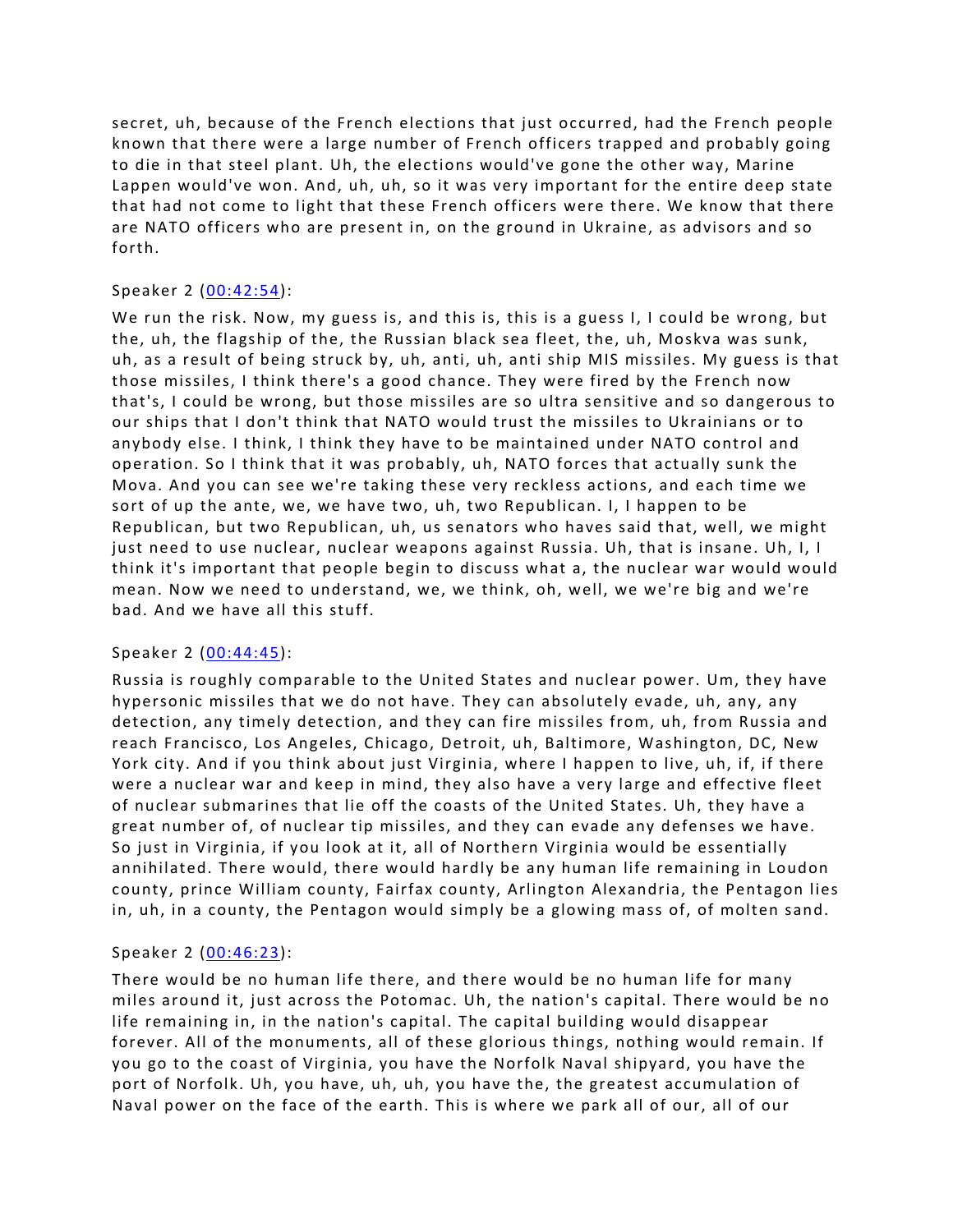aircraft carriers, uh, you know, our nuclear submarines, all of those things, there would be nothing remaining. There would be nothing remaining of any of those, uh, shipping industries there. Um, and, and you could carry this on you. You talk about New York city, um, probably New York city itself.

### Speaker 2 ([00:47:35](https://www.temi.com/editor/t/wNqlUMe76J9IiWwF3SXKRluuNQlwzAET67QxKPQQQPWOnfSULT3sXNU36Edeks9oj1gvYHfb4Y4MEMA6L15qSUe9WdE?loadFrom=DocumentDeeplink&ts=2855.46)):

Not only would everybody be killed, but it would probably be impossible for people to inhabit New York city for hundreds of years afterwards, that not only would it cease to, to be a place of, of vibrant human life, but probably going out for, you know, maybe half a millennium, it would not recover any sort of civilization. We need to understand the gravity of what we're doing, perhaps if, if life, and if it were a matter of life and death for the United States, uh, what happens in Ukraine? That would be one thing. Um, certainly when, when the Soviet union put missiles in Cuba, it targeted the United States. That was, that was worth taking the risk because it was right on our border and it threatened us. And it, it was, it was a battle worth fighting for, and a risk worth taking the Russians are in this, in exactly the mirror image, that situation, because for them, the life of Russia depends on stopping NATO from moving, advancing further, right into Ukraine, right to their borders. They cannot afford not to fight this war. They cannot afford not to win this war. So I think, I think toying with, with this constant escalation in a war that really in a place that has no significance to Americans, uh, you could is, is meaningless to Americans that has no, no impact on our day to day lives. Uh, and yet we are playing this reckless game that, uh, that risks the lives of all people in the United States and Western Europe for nothing just absolutely for nothing

# Speaker 1 ([00:49:58](https://www.temi.com/editor/t/wNqlUMe76J9IiWwF3SXKRluuNQlwzAET67QxKPQQQPWOnfSULT3sXNU36Edeks9oj1gvYHfb4Y4MEMA6L15qSUe9WdE?loadFrom=DocumentDeeplink&ts=2998.83)):

Many, many, uh, flag grade officers certainly understand the consequences that you just described, uh, in a rather hair raising way. Why is it, uh, while there are some generals speaking out in Italy, in, in France, in Germany, uh, warning that we are pursuing a course that could lead to nuclear war. Why are there not such voices from flag grade officers saying what you're saying here today, retired, perhaps,

#### Speaker 2 ([00:50:37](https://www.temi.com/editor/t/wNqlUMe76J9IiWwF3SXKRluuNQlwzAET67QxKPQQQPWOnfSULT3sXNU36Edeks9oj1gvYHfb4Y4MEMA6L15qSUe9WdE?loadFrom=DocumentDeeplink&ts=3037.82)):

You know, um, there's been a tremendous deterioration in the quality of flag officers going back to, uh, perhaps, you know, AF after the time, maybe if, if, well, certainly the nineties we had, we had very, very fine flag officers during the time I was on, on active duty. I, I left in 94, uh, just superior quality. But what happened is, is subsequently, uh, the, we had, we had president Clinton takeover later. We had Obama, uh, we we've got, uh, Biden now and they apply a very strict political screen to their military officers. And, uh, we now have yes, men, these, these are not people whose principle devotion is to the United States and its people, their principle devotion is to their career and their ability to network with other, uh, military officers upon retirement. Uh, there's a, there's a, a very strong network that can place military, uh, generals into think tanks, where they promote more into, uh, organizations like Raytheon and, uh, and, uh, uh, and north of Grumman and all of these defense operations where they can get on, on boards and things like that.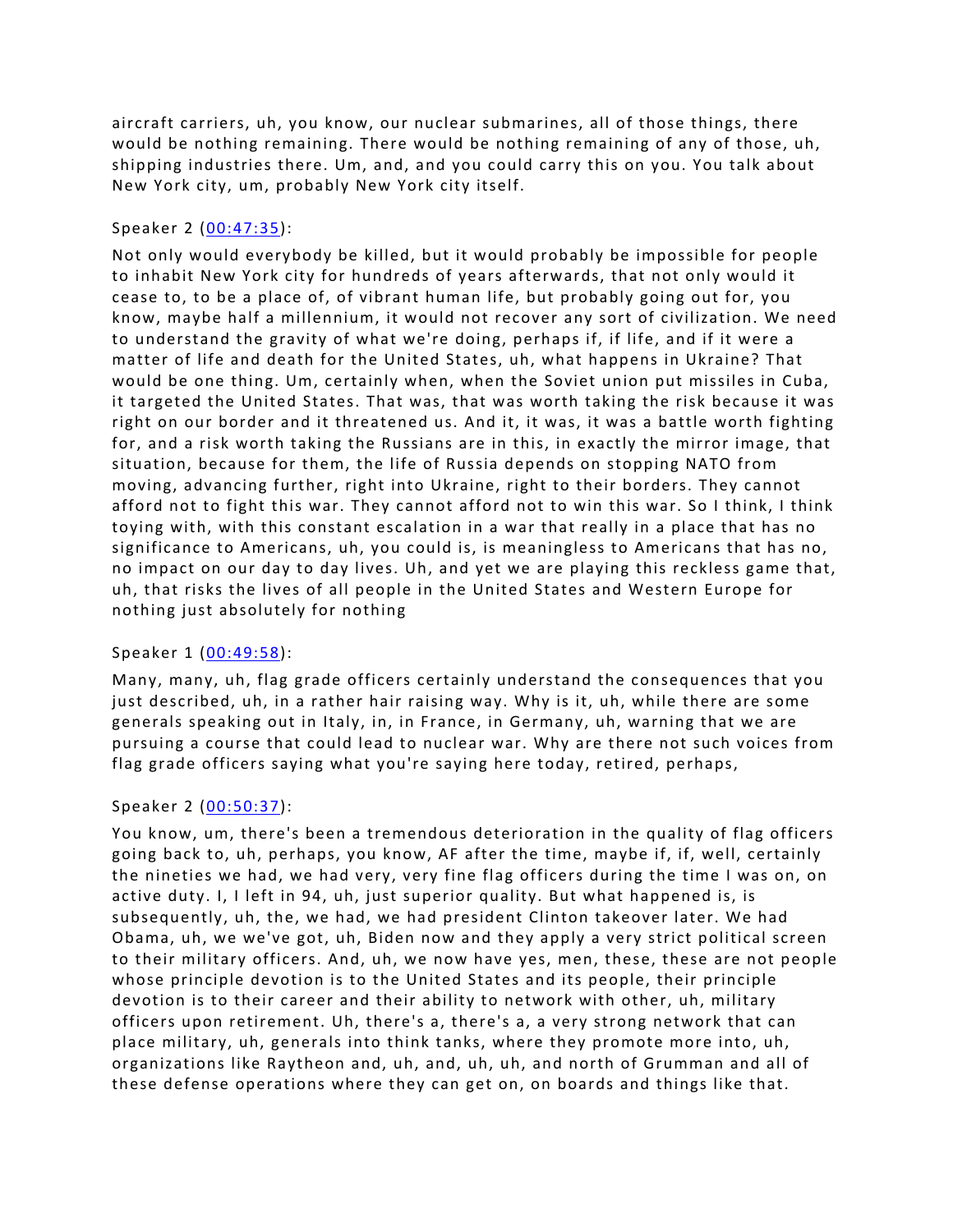#### Speaker 2 ([00:52:24](https://www.temi.com/editor/t/wNqlUMe76J9IiWwF3SXKRluuNQlwzAET67QxKPQQQPWOnfSULT3sXNU36Edeks9oj1gvYHfb4Y4MEMA6L15qSUe9WdE?loadFrom=DocumentDeeplink&ts=3144.77)):

Um, and so there's, there's quite a person price that you pay for saying, Hey, stop. You know, war is, uh, war is not in the interest of the American people. If we had, if we had a better quality of, of individual, we would have people with the courage who would say, I, I don't care what it costs me personal, but, uh, it is very difficult to get into the senior ranks. If you are an individual guided by principle and patriotism and devotion to the people of this nation, that's just not how it works. And, uh, at some one point we need a president who will go in and, and, uh, and shake the tree and bring a lot of these people falling down from it because they're, they're dangerous. They're very dangerous to America,

### Speaker 1 ([00:53:26](https://www.temi.com/editor/t/wNqlUMe76J9IiWwF3SXKRluuNQlwzAET67QxKPQQQPWOnfSULT3sXNU36Edeks9oj1gvYHfb4Y4MEMA6L15qSUe9WdE?loadFrom=DocumentDeeplink&ts=3206.13)):

Haga lauch, uh, and the sheer Institute, uh, uh, have a petition. And we held conference on April 9th, uh, on the same theme, being that the only way to really stop this descent into hell and into potential nuclear Holocaust, uh, is for a new piece of west failure. Uh, in this case, a international conference, uh, to secure a new security architecture and a new development architecture, the right to development for all countries, uh, and like the piece of west failure, one in which, uh, all, all sides sit down together, recognize their interests, uh, their sovereign interests as including the sovereign interests of the others, uh, and forgiving all past crimes. Um, anything short of that is going to keep this division of the world into waring blocks. Uh, just like I asked, what's keeping the generals from speaking out why, and what will it take to get Americans to recognize that we can and must sit down with Russians and with Chinese and with all other nations and establish a true adjust world based on the, uh, dignity of man and the right to development and security.

#### Speaker 2 ([00:54:52](https://www.temi.com/editor/t/wNqlUMe76J9IiWwF3SXKRluuNQlwzAET67QxKPQQQPWOnfSULT3sXNU36Edeks9oj1gvYHfb4Y4MEMA6L15qSUe9WdE?loadFrom=DocumentDeeplink&ts=3292.92)):

I, I think unfortunately there's going to have to be enormous pain to drive that just as there was with the piece of, of west failure, um, a nuclear war would do it, um, a, an economic cataly of unprecedented proportions resulting from the, from the, uh, unbridled printing of money that we've engaged in over, uh, the last 20 years. Um, there are things that that could be it about, um, but at this point, uh, the media has been so totally censored, uh, and so biased that, uh, the American people really don't don't have the perception of the need for anything of that sort. Um, it, it's going to be difficult, you know, something that some here here's something that's interesting that has happened, uh, here in this country, you would think the entire world is against Russia. It's not, uh, in fact, uh, there are major countries of the world that lean towards Russia, Russia in this war, uh, starting with China, but then Brazil, you've got South Africa, uh, Saudi Arabia, uh, a wide array of countries, tremendous India, India, tremendous, uh, tremendously, uh, supportive of Russia.

# Speaker 2 ([00:56:33](https://www.temi.com/editor/t/wNqlUMe76J9IiWwF3SXKRluuNQlwzAET67QxKPQQQPWOnfSULT3sXNU36Edeks9oj1gvYHfb4Y4MEMA6L15qSUe9WdE?loadFrom=DocumentDeeplink&ts=3393.78)):

And so the idea that somehow we, we have this enormously just cause, um, it doesn't strike a great deal of the world that it is just, and the much of the world does not accept the, the latest propaganda about, uh, about war crimes. This, this thing about Buka the, that that's probably the most prominent of all the war crimes discussions.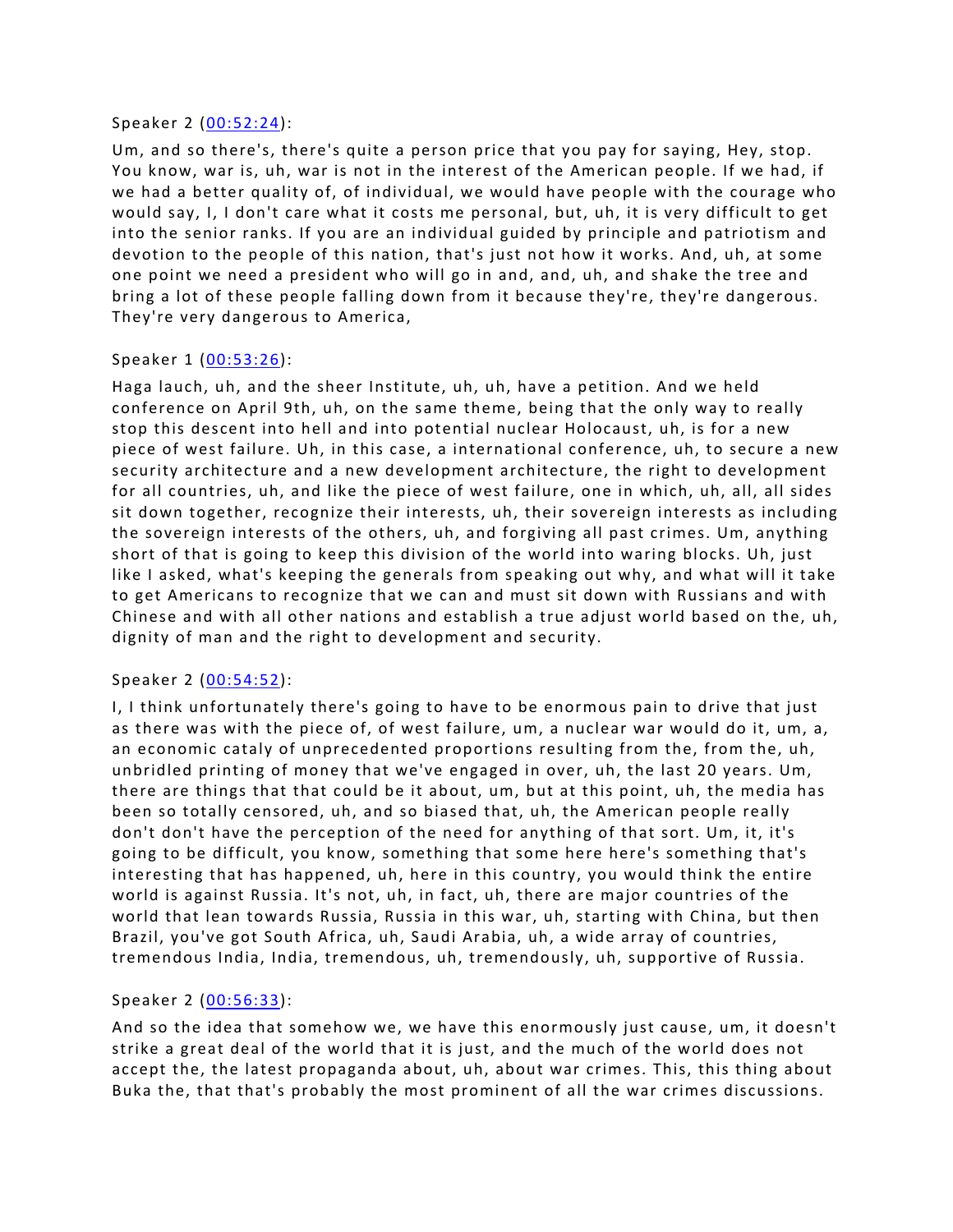And what was the BCA? Uh, there was a, there was a film taken, uh, of, of a vehicle driving down the road in, in BCA, which had been recaptured from the Russians and every hundred feet or so there was some person with his hands, uh, zip tied behind his back, and he'd been killed. Um, this was discovered it, it was not announced until four days after the Ukrainians had retaken BCA. Now we knew almost nothing about it. Uh, we, we actually didn't even have proof that people had been killed, but assuming they had, we didn't know where they had been killed.

### Speaker 2 ([00:57:51](https://www.temi.com/editor/t/wNqlUMe76J9IiWwF3SXKRluuNQlwzAET67QxKPQQQPWOnfSULT3sXNU36Edeks9oj1gvYHfb4Y4MEMA6L15qSUe9WdE?loadFrom=DocumentDeeplink&ts=3471.72)):

We did not know who they were. We did not know who killed them. We did not know why they were killed. No one could provide an adequate motive for the Russians to have killed them. The Russians held BCCA for a month, if they were gonna kill them, why didn't they kill them during that month? And if you were going to slaughter a bunch of people, wouldn't, they all be in one place and wouldn't you gun them all down there. Why would they be distributed it along a, a roadside, you know, a mile along the way? It makes no sense. What we do know is that four days after the, the mayor of BCA joyously announced that the, the city was liberated four days after the Ukrainian army had moved in and their special, uh, their, their propaganda arm of the Ukrainian military were there. All of a sudden, there were these dead people on the road.

### Speaker 2 ([00:59:05](https://www.temi.com/editor/t/wNqlUMe76J9IiWwF3SXKRluuNQlwzAET67QxKPQQQPWOnfSULT3sXNU36Edeks9oj1gvYHfb4Y4MEMA6L15qSUe9WdE?loadFrom=DocumentDeeplink&ts=3545.44)):

How come they weren't there when the Russians were there? How come they only here after the Russians were gone? Um, if I were, you know, if I were looking that as, as, as simply a standard criminal case, and I was talking to, to criminal investigation division, or the FBI, or, or military police or something, I'd say, okay, the first thing let's take a look at the, the Ukrainians. It, it, my guess would be. And, you know, you start with the hunch when you're investigating a crime. My hunch is that the Ukrainians killed off these people after they moved in. And after they looked around and said, okay, who, who was friendly towards the Russian troops while the Russians were here, we're gonna, we're gonna execute 'em the, that would be my guess, cuz I don't see any motive for the Russians to have just sort of killed a few people on their way out of town.

#### Speaker 2 ([01:00:10](https://www.temi.com/editor/t/wNqlUMe76J9IiWwF3SXKRluuNQlwzAET67QxKPQQQPWOnfSULT3sXNU36Edeks9oj1gvYHfb4Y4MEMA6L15qSUe9WdE?loadFrom=DocumentDeeplink&ts=3610.62)):

Uh, so, so you have the, and nobody questions these because, because the corporate media is so monolithic, we know for a fact from the mouth of the head of a Ukrainian hospital, the guy who, who ran the hospital, he had, he boasted that he had given strict orders to all of his doctors that when, uh, wounded, uh, Russian POWs, when casualties were, are brought in, they were to be castrated. Now this is a horrific war crime admitted from the mouth of the hospital administrator. And the Ukrainian government said, uh, kinda will look into that, you know, like is no big thing. Um, I, I, I, I can't think of a more horrific, horrific war crime ever. Where did you hear about it on ABC and, and MSNBC and CNN and Fox news, not a whisper. And yet the proof is undeniable. We had, we had another clip where there was a, uh, a pow, uh, gathering point where the Ukrainians would bring POWs to a central point for processing.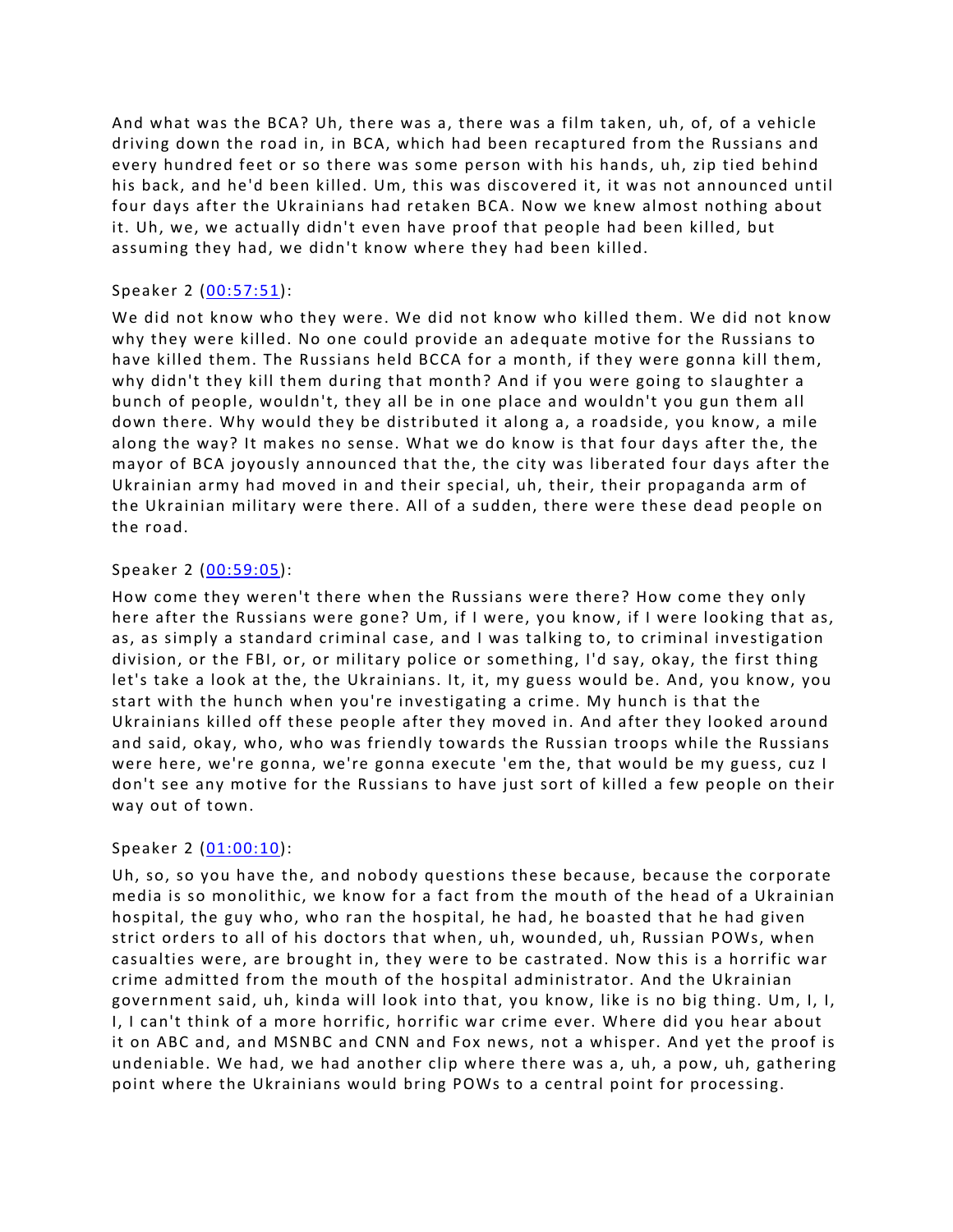#### Speaker 2 ([01:01:38](https://www.temi.com/editor/t/wNqlUMe76J9IiWwF3SXKRluuNQlwzAET67QxKPQQQPWOnfSULT3sXNU36Edeks9oj1gvYHfb4Y4MEMA6L15qSUe9WdE?loadFrom=DocumentDeeplink&ts=3698.7)):

And this is about a seven minute video and the Ukrainian soldiers simply gunned them all down. And, uh, and they had probably 30 of these, uh, these wounded Russian soldiers laying on the ground. Some of them clearly dying from their wounds. Some of them, they put plastic bags over their head. Now these are, these are guys who are laying there, uh, sometimes fatally wounded with their hands, zip tied behind their backs. And they've got plastic bags over their heads, so that making it difficult to breathe and because they can't raise their hands, they can't, they can't take the bags off so that they can, they can breathe. And then they at, at the end of the video, the, the, the Ukrainians bring in a van and there are three UN wounded, uh, Russian POWs. And without the slightest thought or hesitation as the three come off and their, their hands are bound behind their backs, they gun down two of them right on camera.

### Speaker 2 ([01:02:48](https://www.temi.com/editor/t/wNqlUMe76J9IiWwF3SXKRluuNQlwzAET67QxKPQQQPWOnfSULT3sXNU36Edeks9oj1gvYHfb4Y4MEMA6L15qSUe9WdE?loadFrom=DocumentDeeplink&ts=3768.04)):

And they fall over. And the third one gets on his knees and, and begs, uh, that, that, you know, they won't hurt him. And then they gun him down just, and these, these are crimes and these were not refuted by the Russian or by the Ukrainian government, but you'd never even know that they occurred so far. I will tell you that the only proven, I'm not saying that there aren't war crimes happening on both sides. I'm just the only ones where I have seen fairly irrefutable proof of war crimes have been on the Ukrainian side. Now, often you, you hear it said, well, the, the Russians have, you know, they've destroyed this or destroyed that. Well, I gotta tell you it, you go back to, to the wars that we fought when we, when we invaded Iraq, the shock in all we destroyed, um, we destroyed virtually everything, uh, in, in Iraq, everything of, of significance.

#### Speaker 2 ([01:04:06](https://www.temi.com/editor/t/wNqlUMe76J9IiWwF3SXKRluuNQlwzAET67QxKPQQQPWOnfSULT3sXNU36Edeks9oj1gvYHfb4Y4MEMA6L15qSUe9WdE?loadFrom=DocumentDeeplink&ts=3846.71)):

Every we, we bombed military and civilian targets, uh, without much discrimination, the coalition flew a hundred thousand sorts. In 40 days, you compare that to the Russians who have only flown 8,000 sorts in about the same period of time, a hundred thousand American bombs versus 8,000, not, not bombs, but SOEs of bombs hundred thousand thousand versus 8,000, and about the same time. And, uh, and I think the, the Russians have tended to be more selective. Whereas we went out, we, the shock and all the, the, the philosophy of can all is that you destroy everything that is needed to sustain human life. And to, for, for a city to function, you knock out the water supply, the electrical supply, uh, the, the heat, uh, the, you know, the oil, the gasoline, so that you, you knock out all of the major bridges. Um, and then you just continue and you just destroy everything. So it it's really ironic that, uh, and, and keep in mind, Iraq is a, is a relatively small country. Ukraine is a huge country hundred thousand SOEs in 42 days, 8,000 SOEs in about the same time, a tremendous difference in violence between what we did in Iraq and what they have done in Ukraine. So, uh, there's, there's simply no credibility when you actually get down to the facts and you look at, at the, uh, at the way they at the war has been conducted

Speaker 1 ([01:06:21](https://www.temi.com/editor/t/wNqlUMe76J9IiWwF3SXKRluuNQlwzAET67QxKPQQQPWOnfSULT3sXNU36Edeks9oj1gvYHfb4Y4MEMA6L15qSUe9WdE?loadFrom=DocumentDeeplink&ts=3981.86)):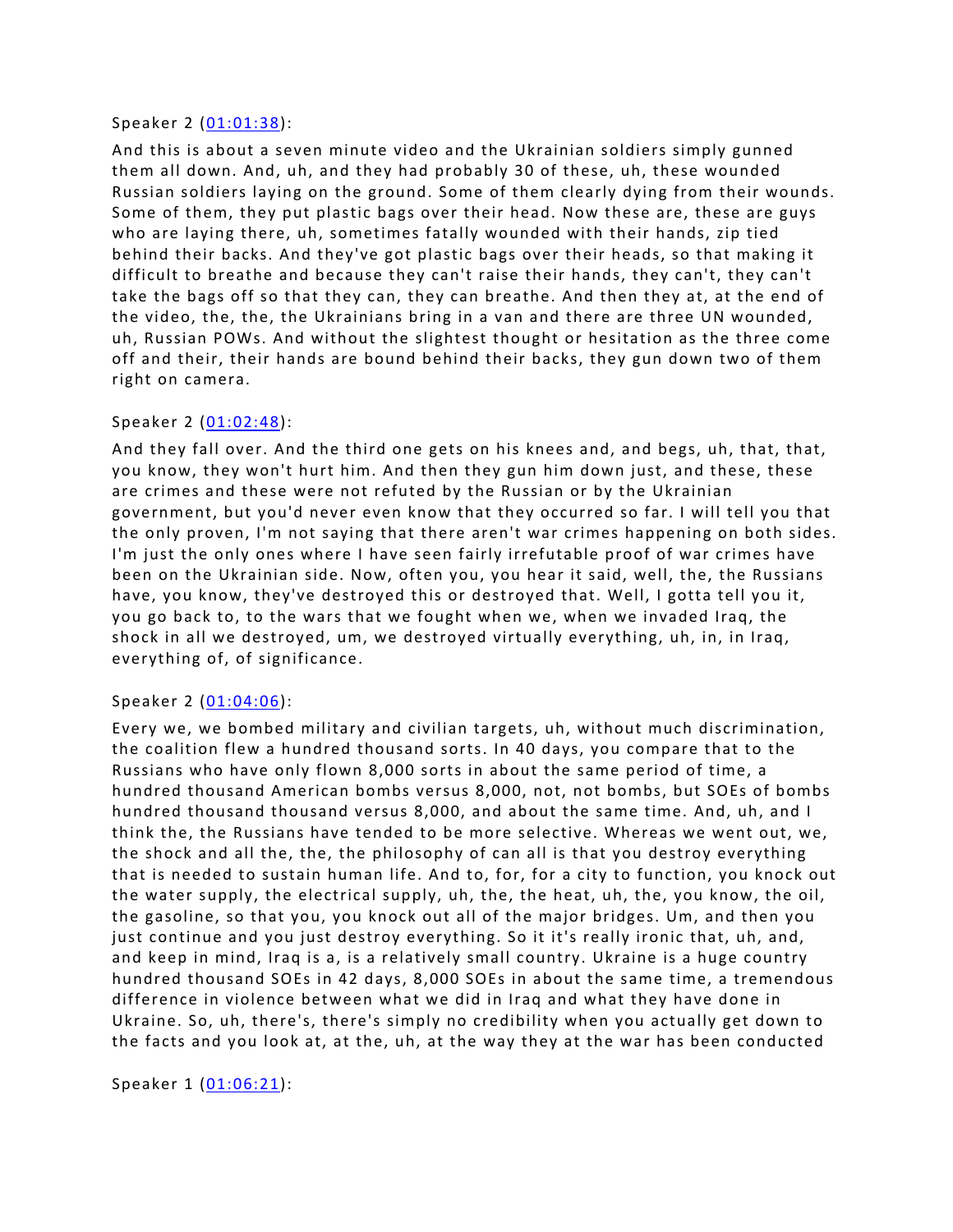Well, Senator black, Colonel black. Um, I, I think the way you have described the horror that's already taking place, uh, and considering that we can't wait for a nuclear war to provoke a new piece of west failure. Uh, and I would suggest that what you've described is already horrific enough. And when combined with the hyperinflationary breakdown now sweeping the Western world, which everybody is being affected. Uh, we, we believe that we have to take that as the adequate horror, uh, and recognition of, uh, of a dissent into a dark age to motivate, um, citizens in Europe and the United States. Uh, and we are finding that there is a waking up of people who have not wanted to look at their, a responsibility to the human race as a whole in the past, who now are forced to consider that, which is the basis on which we've called for this, in this petition for an international conference of all nations, with the us, Russia, China, India, and so forth sitting down to, uh, end this horror, but to also bring about a true, a true, uh, peace for mankind and an era of peace through development.

#### Speaker 1 ([01:07:49](https://www.temi.com/editor/t/wNqlUMe76J9IiWwF3SXKRluuNQlwzAET67QxKPQQQPWOnfSULT3sXNU36Edeks9oj1gvYHfb4Y4MEMA6L15qSUe9WdE?loadFrom=DocumentDeeplink&ts=4069.53)):

Uh, and we thank you for, uh, for being giving this, uh, this, this breath of ugly truth, uh, to a population which needs to hear it. Uh, and if you have any final thoughts, I ask you to give your final greetings.

### Speaker 2 ([01:08:11](https://www.temi.com/editor/t/wNqlUMe76J9IiWwF3SXKRluuNQlwzAET67QxKPQQQPWOnfSULT3sXNU36Edeks9oj1gvYHfb4Y4MEMA6L15qSUe9WdE?loadFrom=DocumentDeeplink&ts=4091.22)):

I, I I'll just add one thing. And I, I thank the Scher Institute for the tremendous effort that you've made, uh, towards, uh, achieving world peace. It's, uh, it, it is one of the most important efforts ever made. And, uh, and I certainly applaud that, you know, if you look at, at Russia, uh, the, the Russian troops that went into battle in Ukraine for the most part had never experienced combat, uh, they, this is a peace time army, uh, Russia doesn't fight overseas wars they've Syria is the only significant overseas engagement that they a have had. Um, you compare that with the United States where literally speaking, if, if a, if a soldier retires today after a 30 year career in the military, he will not have served a single day when the United States was at peace, kind of an amazing thing. And you contrast that with the, with the Russian military, where with few exceptions, the, the, uh, the country has been at peace.

# Speaker 2 ([01:09:32](https://www.temi.com/editor/t/wNqlUMe76J9IiWwF3SXKRluuNQlwzAET67QxKPQQQPWOnfSULT3sXNU36Edeks9oj1gvYHfb4Y4MEMA6L15qSUe9WdE?loadFrom=DocumentDeeplink&ts=4172.89)):

So we, we really need to start thinking about peace <affirmative> and about, uh, the limits of warfare and, uh, this idea that somehow, uh, we need this zero sum game where, where we take from you. And, and that enhances us, we're in a, in a, in a world where everyone can gain and prosper by peace. And, uh, but I, I, I, I'm concerned that the hyperinflation may be the wake up call that, uh, that jolts the world into a recognition that we must have a new paradigm for the future. And I think the piece of west failure at that point might become a possibility. So I thank you again for the opportunity to be here. And, uh, uh, you know, there's always hope, and I think there'll be good things in the future, uh, with the blessings of God.

Speaker 1 ([01:10:39](https://www.temi.com/editor/t/wNqlUMe76J9IiWwF3SXKRluuNQlwzAET67QxKPQQQPWOnfSULT3sXNU36Edeks9oj1gvYHfb4Y4MEMA6L15qSUe9WdE?loadFrom=DocumentDeeplink&ts=4239.09)):